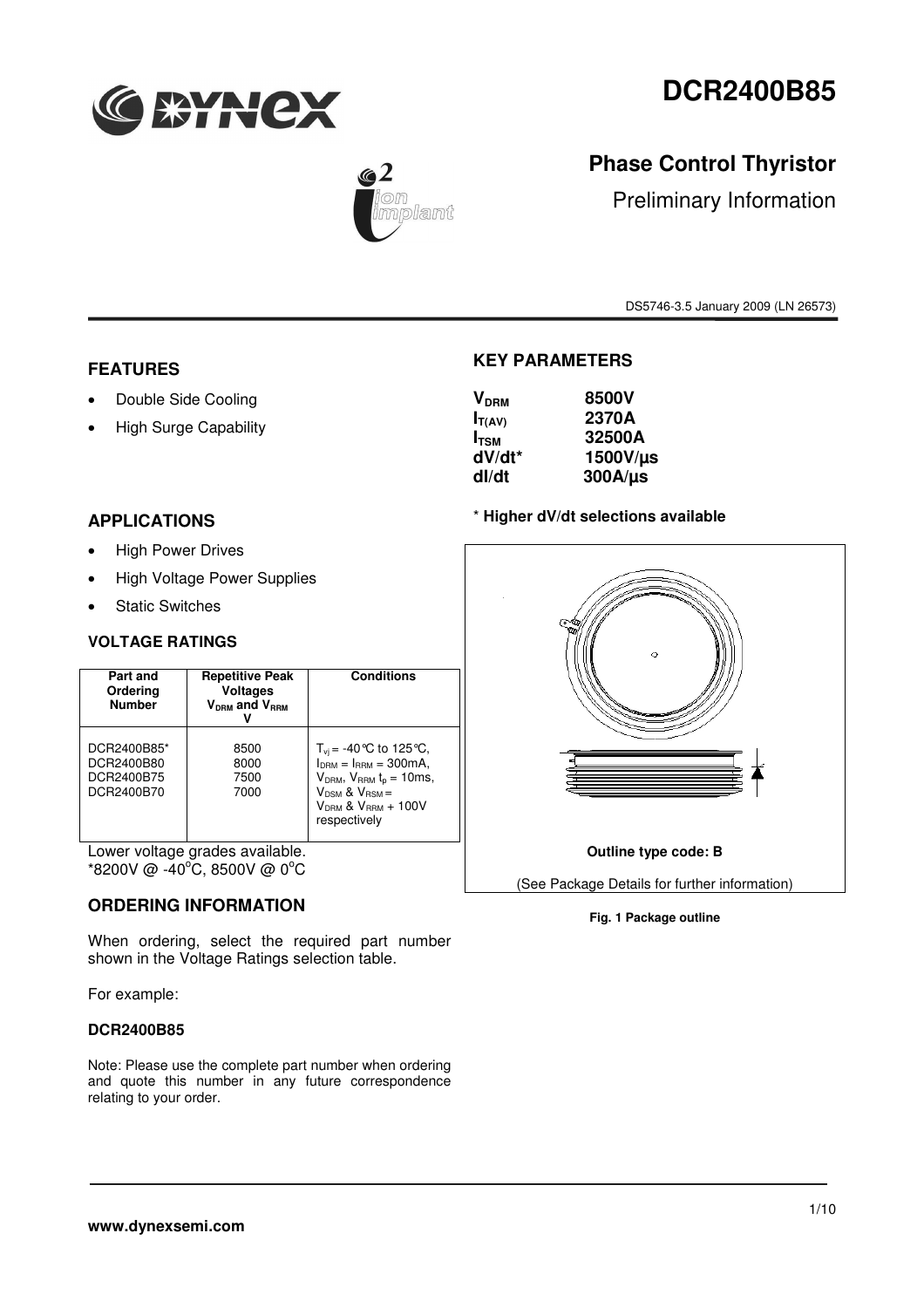

### **CURRENT RATINGS**

**Tcase = 60°C unless stated otherwise**

| Symbol                    | <b>Parameter</b>                     | <b>Test Conditions</b>   | Max. | <b>Units</b> |
|---------------------------|--------------------------------------|--------------------------|------|--------------|
| <b>Double Side Cooled</b> |                                      |                          |      |              |
| $I_{T(AV)}$               | Mean on-state current                | Half wave resistive load | 2370 | Α            |
| IT(RMS)                   | <b>RMS</b> value                     | $\overline{\phantom{a}}$ | 3723 | А            |
| ŀт                        | Continuous (direct) on-state current | $\overline{\phantom{a}}$ | 3500 | А            |

### **SURGE RATINGS**

| Symbol       | <b>Parameter</b>                        | <b>Test Conditions</b>                            | Max. | Units             |
|--------------|-----------------------------------------|---------------------------------------------------|------|-------------------|
| <b>I</b> TSM | Surge (non-repetitive) on-state current | 10ms half sine, $T_{\text{case}} = 125 \text{°C}$ | 32.5 | kA                |
| $1^2$        | $I2t$ for fusing                        | $V_{B} = 0$                                       | 5.28 | MA <sup>2</sup> s |

### **THERMAL AND MECHANICAL RATINGS**

| Symbol                     | <b>Parameter</b>                        | <b>Test Conditions</b>               | Min.        | Max.                     | <b>Units</b> |               |
|----------------------------|-----------------------------------------|--------------------------------------|-------------|--------------------------|--------------|---------------|
| $R_{th(j-c)}$              | Thermal resistance $-$ junction to case | Double side cooled                   | DC          |                          | 0.007        | $\degree$ C/W |
|                            |                                         | Single side cooled                   | Anode DC    |                          | 0.0116       | $\degree$ C/W |
|                            |                                         |                                      | Cathode DC  | $\overline{\phantom{a}}$ | 0.0181       | $\degree$ C/W |
| $R_{th(c-h)}$              | Thermal resistance – case to heatsink   | Clamping force 76.0kN<br>Double side |             | $\overline{\phantom{a}}$ | 0.0014       | $\degree$ C/W |
|                            |                                         | (with mounting compound)             | Single side | $\overline{\phantom{a}}$ | 0.0028       | $\degree$ C/W |
| $T_{\nu j}$                | Virtual junction temperature            | On-state (conducting)                |             |                          | 135          | °C            |
|                            |                                         | Reverse (blocking)                   |             | $\overline{\phantom{a}}$ | 125          | °C            |
| ${\mathsf T}_{\text{stg}}$ | Storage temperature range               |                                      | $-55$       | 125                      | °C           |               |
| $F_m$                      | Clamping force                          |                                      |             | 68.0                     | 84.0         | <b>kN</b>     |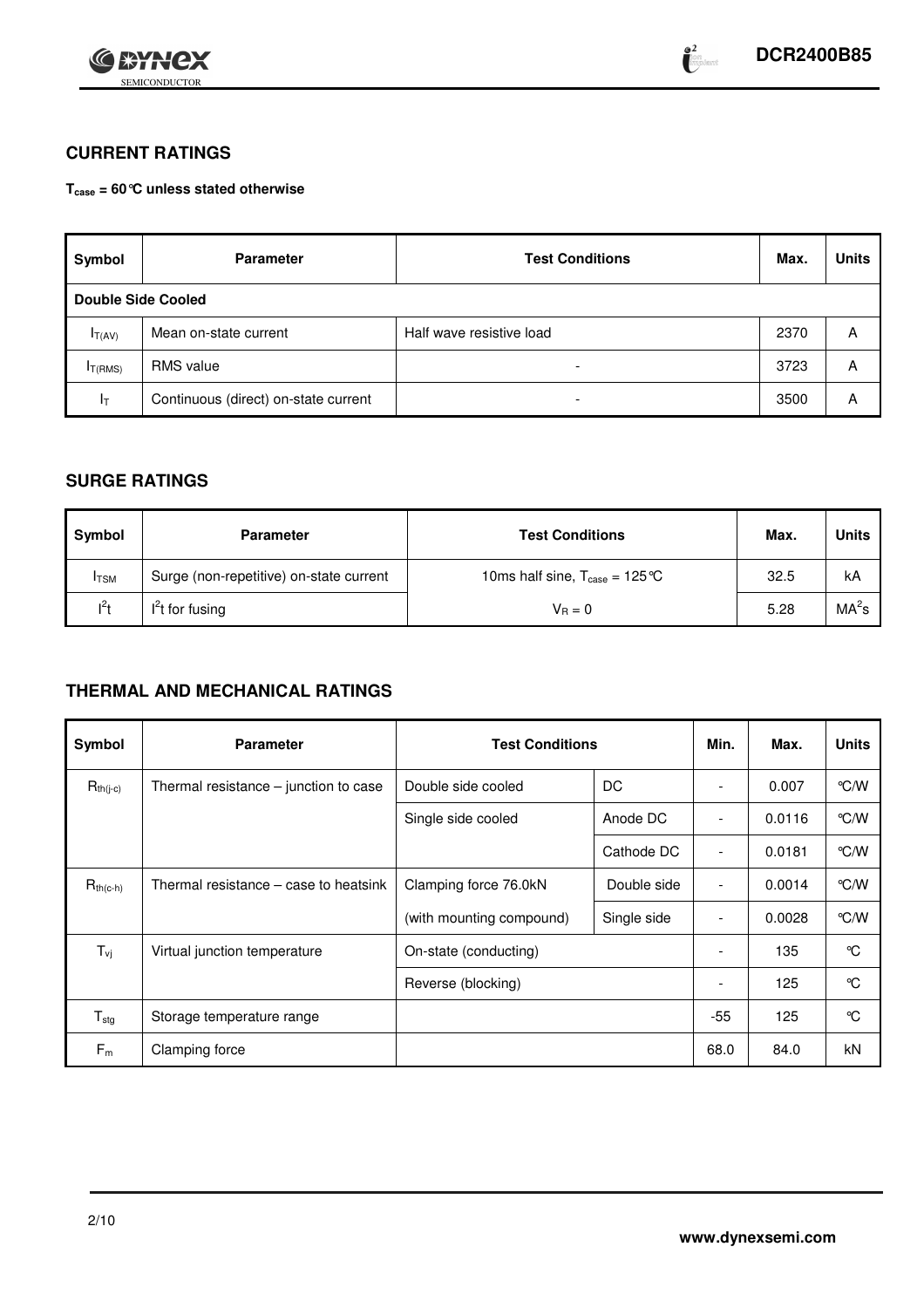

## **DYNAMIC CHARACTERISTICS**

| Symbol          | <b>Parameter</b>                              | <b>Test Conditions</b>                                                   |                 | Min.                     | Max.  | <b>Units</b> |
|-----------------|-----------------------------------------------|--------------------------------------------------------------------------|-----------------|--------------------------|-------|--------------|
| IRRM/IDRM       | Peak reverse and off-state current            | At $V_{RRM}/V_{DRM}$ , $T_{case} = 125 \degree C$                        |                 | $\overline{\phantom{a}}$ | 300   | mA           |
| dV/dt           | Max. linear rate of rise of off-state voltage | To 67% $V_{DRM}$ , T <sub>j</sub> = 125 °C, gate open                    |                 | $\overline{\phantom{a}}$ | 1500  | $V/\mu s$    |
| dl/dt           | Rate of rise of on-state current              | From 67% $V_{DRM}$ to 2x $I_{T(AV)}$                                     | Repetitive 50Hz | $\overline{\phantom{a}}$ | 150   | $A/\mu s$    |
|                 |                                               | Gate source 30V, 10 $\Omega$ ,                                           | Non-repetitive  | $\overline{a}$           | 300   | $A/\mu s$    |
|                 |                                               | $t_r < 0.5 \mu s$ , $T_i = 125 \text{°C}$                                |                 |                          |       |              |
| $V_{T(TO)}$     | Threshold voltage - Low level                 | 500 to 2400A at $T_{\text{case}} = 125 \text{°C}$                        |                 | $\overline{\phantom{a}}$ | 1.037 | V            |
|                 | Threshold voltage - High level                | 2400 to 72000A at $T_{\text{case}} = 125 \text{°C}$                      |                 |                          | 1.229 | $\vee$       |
| $r_{\text{T}}$  | On-state slope resistance – Low level         | 500A to 2400A at $T_{\text{case}} = 125 \text{°C}$                       |                 | $\overline{a}$           | 0.487 | $m\Omega$    |
|                 | On-state slope resistance - High level        | 2400A to 72000A at $T_{\text{case}} = 125 \text{°C}$                     |                 | $\overline{\phantom{a}}$ | 0.398 | $m\Omega$    |
| $t_{\text{gd}}$ | Delay time                                    | $V_D = 67\% V_{DRM}$ , gate source 30V, 10 $\Omega$                      |                 | $\overline{\phantom{a}}$ | 3     | μs           |
|                 |                                               | $t_r = 0.5 \mu s$ , $T_i = 25 \text{°C}$                                 |                 |                          |       |              |
| $t_{q}$         | Turn-off time                                 | $T_i = 125 \degree C$ , $V_R = 200 V$ , dl/dt = 1A/ $\mu$ s,             |                 | 600                      | 1000  | μs           |
|                 |                                               | $dV_{DR}/dt = 20V/\mu s$ linear                                          |                 |                          |       |              |
| $Q_{\rm S}$     | Stored charge                                 | $I_T = 2000A$ , $T_i = 125$ °C, dl/dt – 1A/us,                           |                 | 6200                     | 9000  | μC           |
| 址               | Latching current                              | $T_i = 25^{\circ}C$ , $V_D = 5V$                                         |                 | $\blacksquare$           | 3     | A            |
| Iн              | Holding current                               | $T_i = 25 \degree C$ , $R_{G-K} = \infty$ , $I_{TM} = 500A$ , $I_T = 5A$ |                 | $\overline{\phantom{a}}$ | 300   | mA           |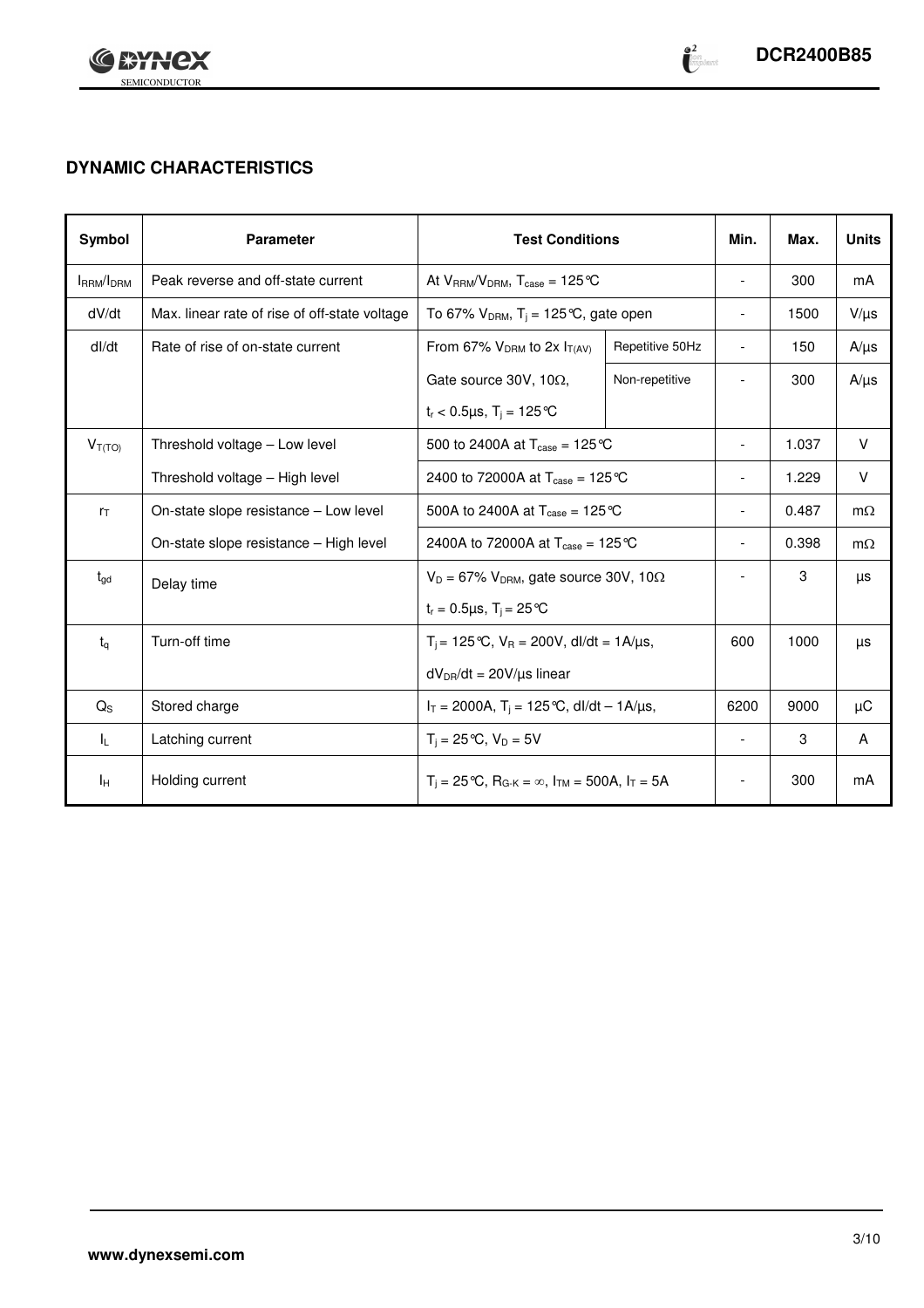



### **GATE TRIGGER CHARACTERISTICS AND RATINGS**

| Symbol      | <b>Parameter</b>         | <b>Test Conditions</b>                    | Max. | <b>Units</b> |
|-------------|--------------------------|-------------------------------------------|------|--------------|
| $V_{GT}$    | Gate trigger voltage     | $V_{DRM} = 5V$ , $T_{case} = 25^{\circ}C$ | 1.5  | V            |
| $V_{GD}$    | Gate non-trigger voltage | At 50% $V_{DRM}$ , $T_{case} = 125$ °C    | 0.4  | v            |
| IGT         | Gate trigger current     | $V_{DRM} = 5V$ , $T_{case} = 25^{\circ}C$ | 400  | mA           |
| <b>I</b> GD | Gate non-trigger current | At 50% $V_{DRM}$ , $T_{case} = 125$ °C    | 15   | mA           |

### **CURVES**



#### **Fig.2 Maximum & minimum on-state characteristics**

#### $V_{TM}$  **EQUATION** Where  $A = 0.907134$

 $B = -0.011004$ <br>C = 0.000304  $V_{TM} = A + B \ln (I_T) + C.I_T + D.\sqrt{I_T}$  $D = 0.012936$ these values are valid for T $_{\rm j}$  = 125 °C for I $_{\rm T}$  500A to 7200A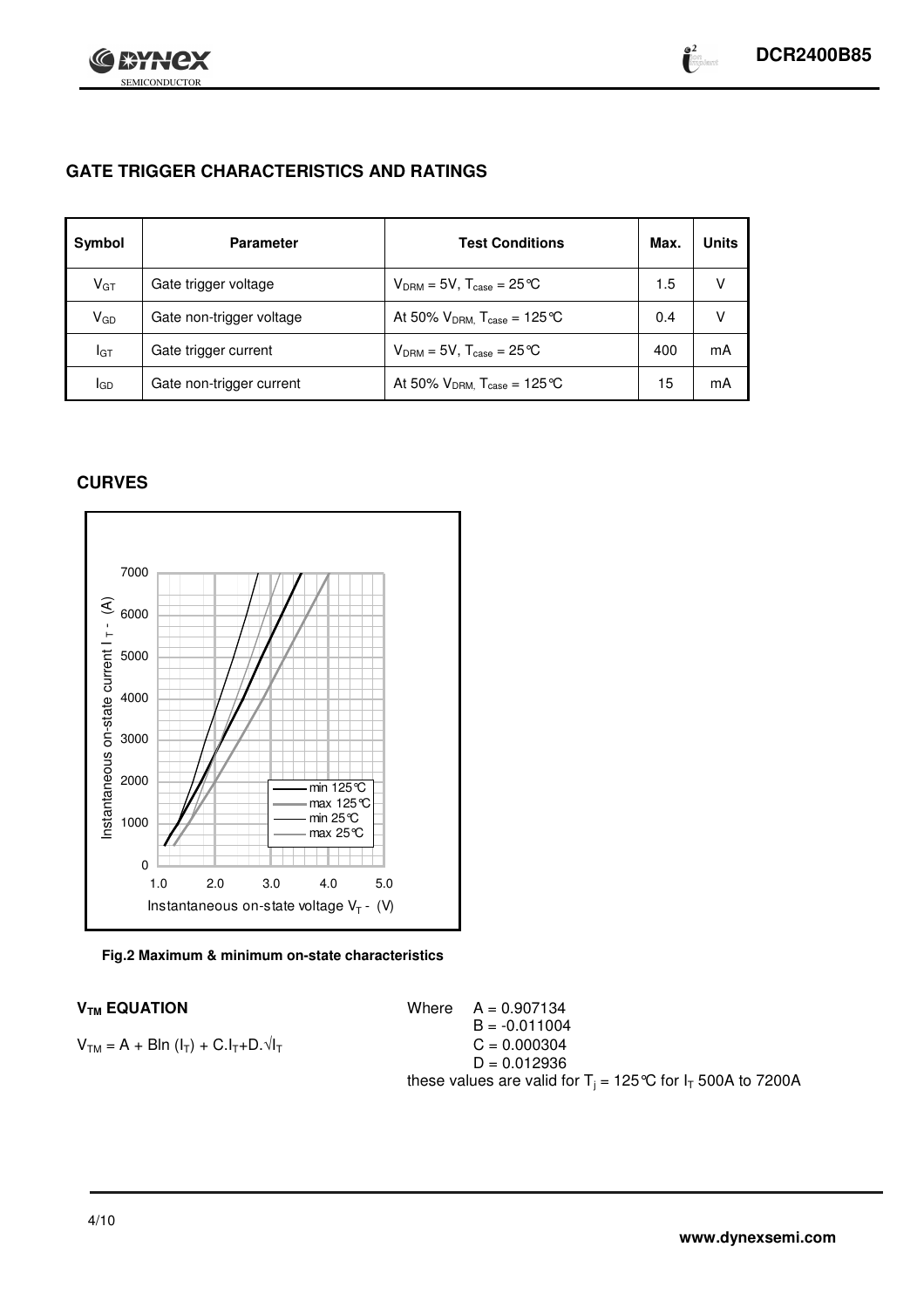



**Fig.5 Maximum permissible heatsink temperature, double side cooled – sine wave**



 $\bullet^2$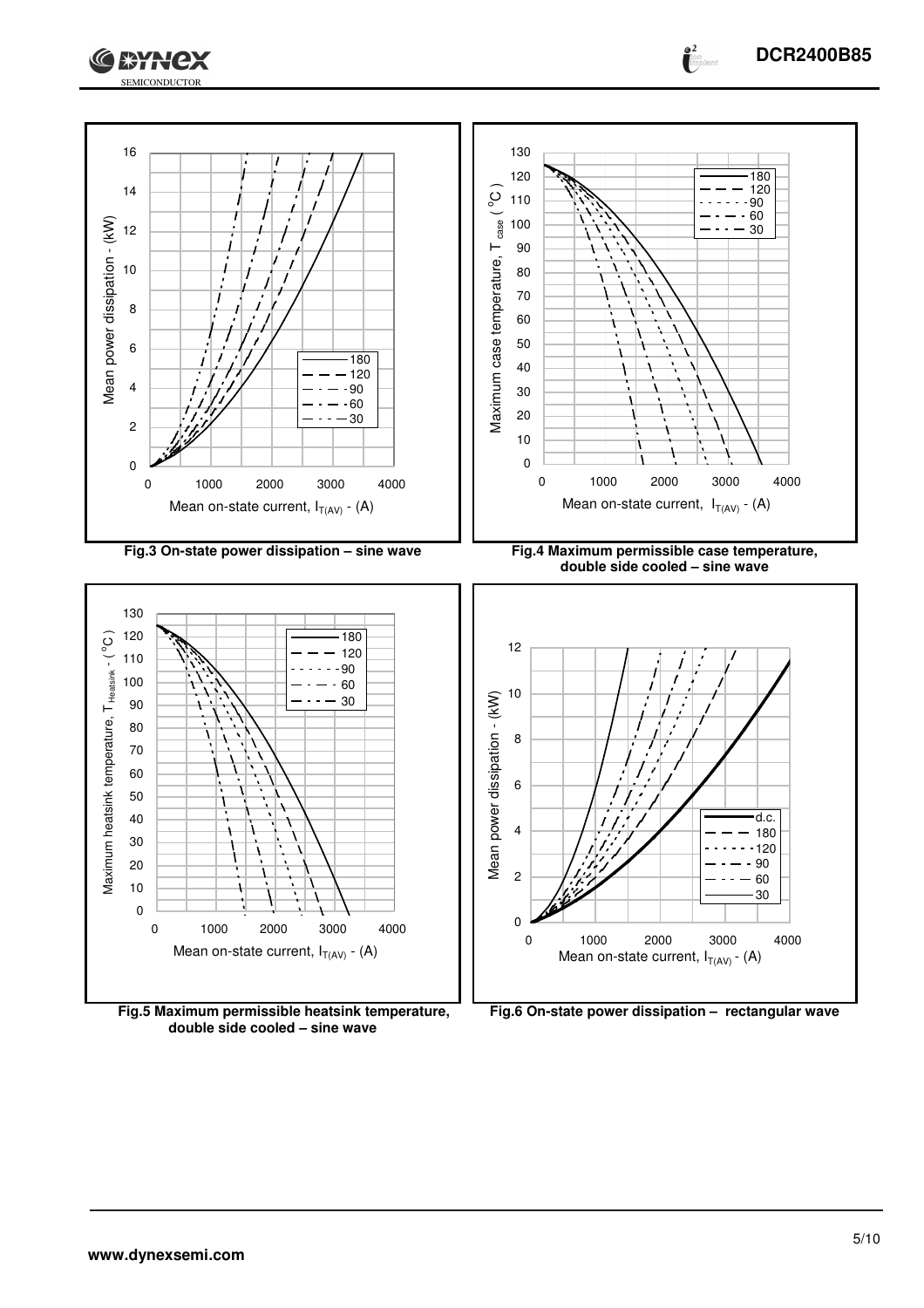





| Double side cooled  | $R_i$ ( °C/kW) | 0.502     | 1.333     | 2.9559    | 2.2335 |
|---------------------|----------------|-----------|-----------|-----------|--------|
|                     | $T_i(s)$       | 0.0137081 | 0.0548877 | 0.3311925 | 1.6905 |
| Anode side cooled   | $R_i$ (°C/kW)  | 1.3035    | 3.138     | 1.1859    | 5.9136 |
|                     | $T_i(s)$       | 0.0251065 | 0.2410256 | 1.0806    | 11.002 |
| Cathode side cooled | $R_i$ (°C/kW)  | 1.2616    | 2.6216    | 13.3603   | 0.8304 |
|                     | $T_i(s)$       | 0.0245837 | 0.2005035 | 5.7854    | 16.765 |

 $Z_{\text{th}} = \sum [R_i \times (1-\exp. (t/t_i))]$  [1]

 $\Delta R_{th(j-c)}$  Conduction

Tables show the increments of thermal resistance  $R_{th(j-c)}$  when the device operates at conduction angles other than d.c.

| Double side cooling |                           |       |                     | Anode Side Cooling  |       |              | Cathode Sided Cooling |                           |  |  |
|---------------------|---------------------------|-------|---------------------|---------------------|-------|--------------|-----------------------|---------------------------|--|--|
|                     | $\Delta Z_{\text{th}}(z)$ |       |                     | $\Delta Z_{th}$ (z) |       |              |                       | $\Delta Z_{\text{th}}(z)$ |  |  |
| $A^{\circ}$         | sine.                     | rect. | . о<br>$\mathbf{A}$ | sine.               | rect. | $\circ$<br>A | sine.                 | rect.                     |  |  |
| 180                 | 0.70                      | 0.48  | 180                 | 0.67                | 0.47  | 80           | 0.67                  | 0.47                      |  |  |
| 20                  | 0.80                      | 0.68  | 120                 | 0.77                | 0.66  | 20           | 0.77                  | 0.66                      |  |  |
| 90                  | 0.90                      | 0.78  | 90                  | 0.87                | 0.75  | 90           | 0.87                  | 0.76                      |  |  |
| 60                  | 1.00                      | 0.89  | 60                  | 0.95                | 0.86  | 60           | 0.95                  | 0.86                      |  |  |
| 30                  | 1.07                      | 1.01  | 30                  | 1.02                | 0.96  | 30           | 1.02                  | 0.96                      |  |  |
| 15                  | 1.10                      | 1.07  | 5                   | 1.05                | 1.02  | 15           | 1.05                  | 1.02                      |  |  |

**Fig.9 Maximum (limit) transient thermal impedance – junction to case (°C/kW)**

**DCR2400B85**

 $\bullet^2$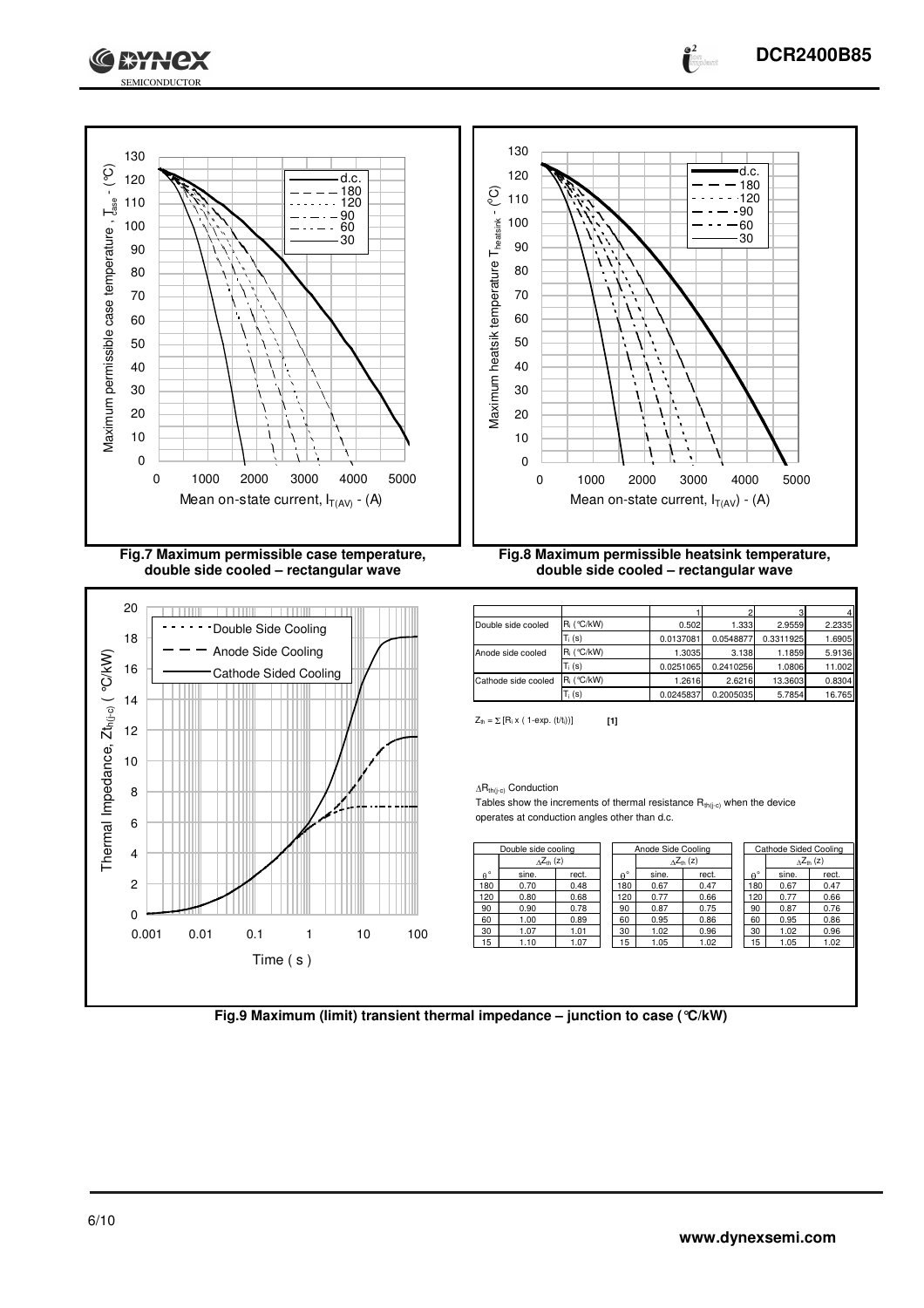





 $\bullet^2$ 





**Fig.12 Stored charge Fig.13 Reverse recovery current**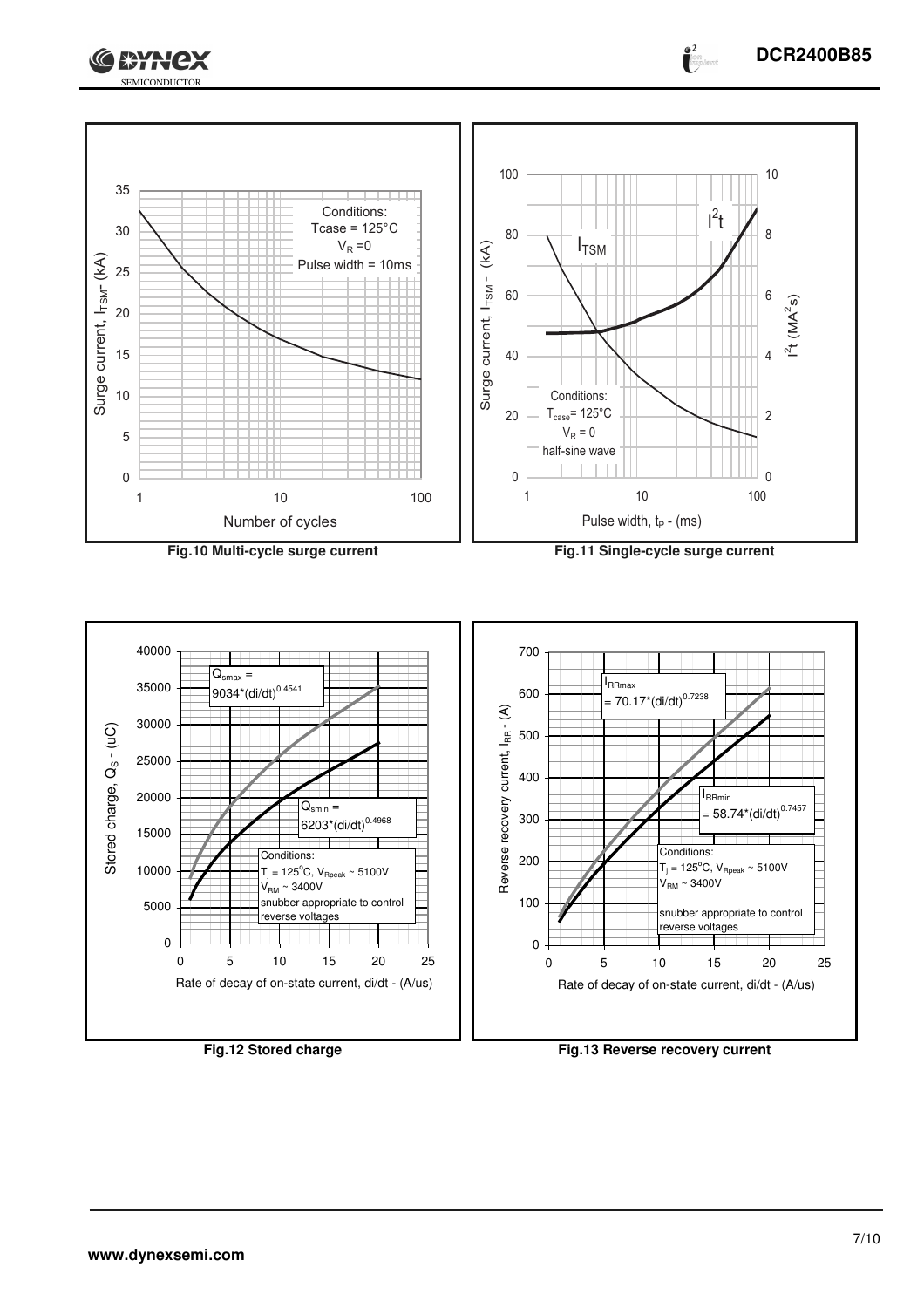

**Fig14 Gate Characteristics**



**Fig. 15 Gate characteristics**

**o** 2<br>**A**lon<sub>polarit</sub>

**GEYNCX**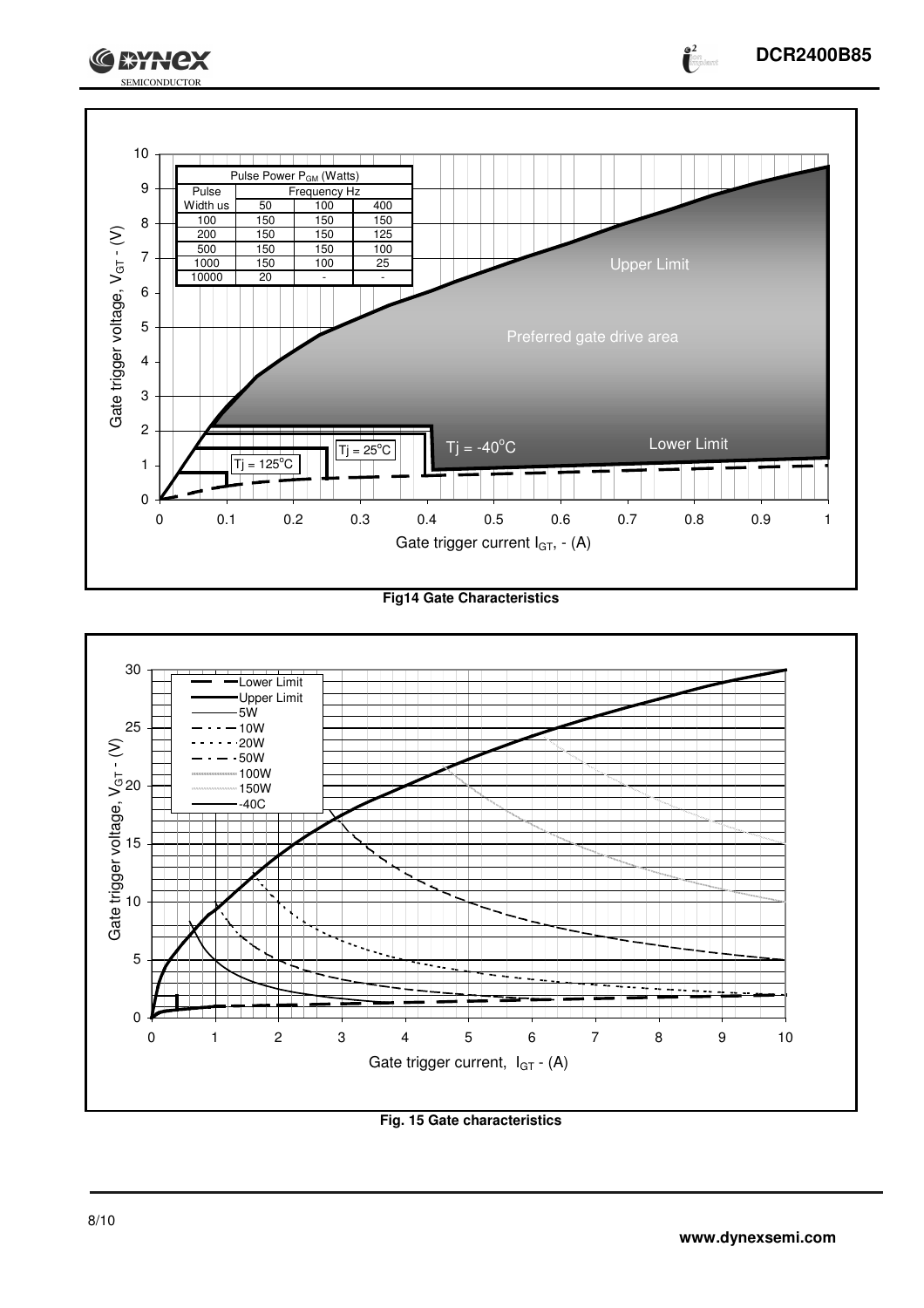

### **PACKAGE DETAILS**

For further package information, please contact Customer Services. All dimensions in mm, unless stated otherwise. DO NOT SCALE.

| 3rd ANGLE PROJECTION<br>DO NOT SCALE<br>$\cdot \bigoplus$<br>IF IN DOUBT ASK<br>HOLE Ø3.60 X 2.00<br>DEEP (IN BOTH<br>ELECTRODES)<br>20° OFFSET (NOM.)<br>TO GATE TUBE | Device<br>DCR5050B22<br>DCR4590B28<br>DCR3790B42<br>DCR3480B52<br>DCR2880B65<br><b>DCR2400B85</b> | Maximum<br>Thickness<br>(mm)<br>34.565<br>34.64<br>34.87<br>34.99<br>35.25<br>35.61 | Minimum<br>Thickness<br>(mm)<br>34.115<br>34.19<br>34.42<br>34.54<br>34.8<br>35.16 |
|------------------------------------------------------------------------------------------------------------------------------------------------------------------------|---------------------------------------------------------------------------------------------------|-------------------------------------------------------------------------------------|------------------------------------------------------------------------------------|
| Ø120.0 MAX.<br>Ø84.6 NOM.<br>CATHODE -<br>$\overline{Q}$ 1.5<br>GATE<br>Ø84.6 NOM.<br>ANODE<br>FOR PACKAGE HEIGHT SEE<br><b>TABLE</b>                                  |                                                                                                   |                                                                                     |                                                                                    |
| Clamping force: 76kN ±10%<br>Lead length: 420mm<br>Lead terminal connector: M4 ring<br>Package outline type code: B                                                    |                                                                                                   |                                                                                     |                                                                                    |

**Fig.16 Package outline**